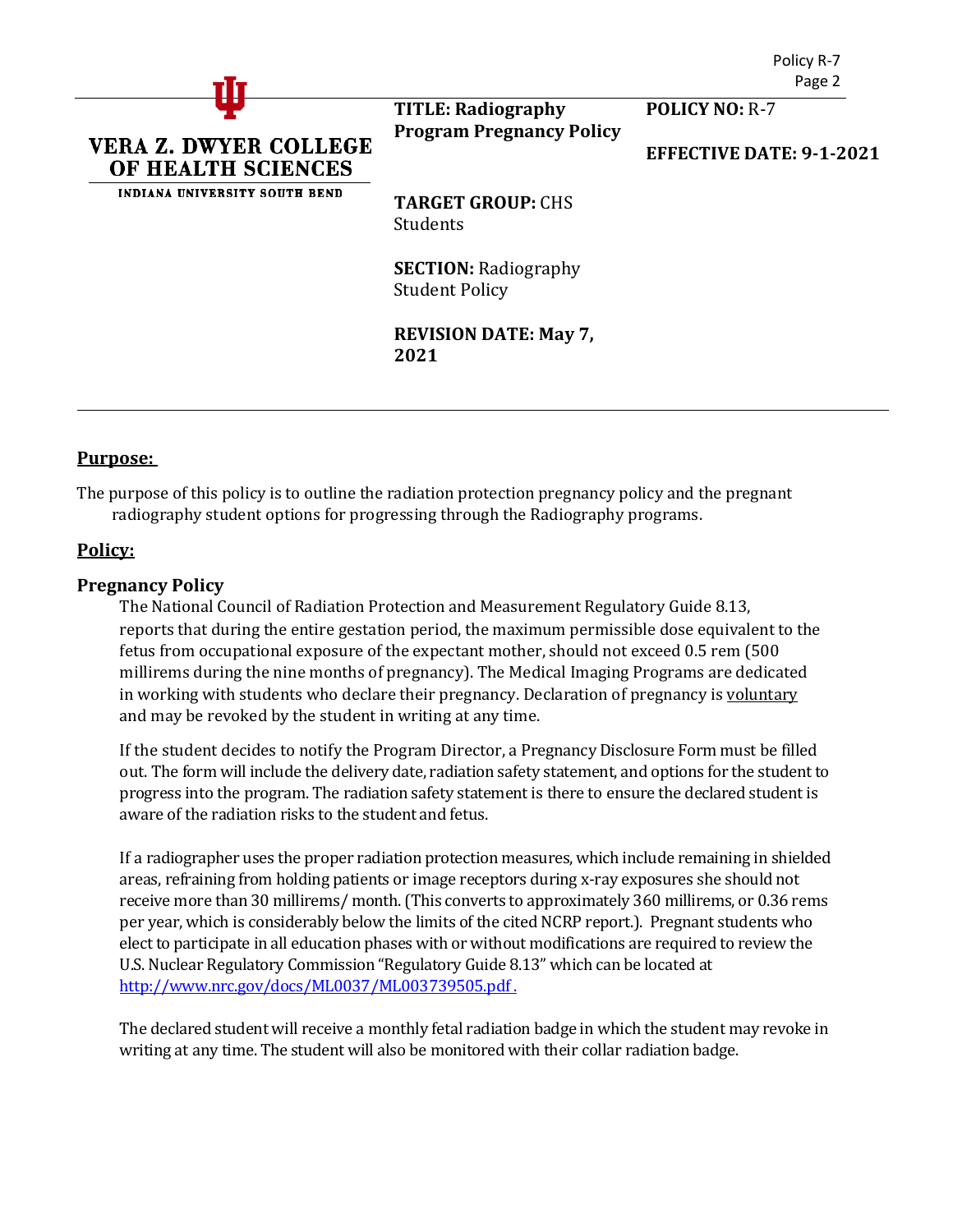The declared student is strongly advised to meet with the Program Director to discuss the following options for continuance in the program:

- A. Withdrawal from the radiographyprogram
- B. Leave of absence from theprogram
- C. Continued full-time status with modifications
- D. Continued participation in the program withoutmodifications

The decision regarding the preceding options will ultimately be the student's decision.

The program director will monitor the student's radiation dosage to ensure that compliance with stated radiation standards is being met. The monthly dose will be documented on the Pregnancy Disclosure Form and will be stored in the student's file. The fetal radiation monitoring badge is to be worn at waist level, under the lead apron.

Students must sign this copy as proof that they have read and understand the pregnancy policy.

Students who do not wish to voluntarily disclose their pregnancy are assuming all risks associated and must continue through the program with no modifications.

Student may withdrawal their pregnancy declaration at any time. This must be submitted in writing to the Program Director.

# **Student Acknowledgement of Pregnancy Policy**

**I have been advised of potential radiation risks to me and my unborn fetus through a discussion with the radiation safety officer.**

**Student Signature/Date:** 

**Program Director/Date: \_\_\_\_\_\_\_\_\_\_\_\_\_\_\_\_\_\_\_\_\_\_\_\_\_\_\_\_\_\_\_\_\_\_\_\_\_\_\_\_\_\_\_\_\_\_\_\_\_\_\_\_\_\_\_\_\_\_\_\_\_\_**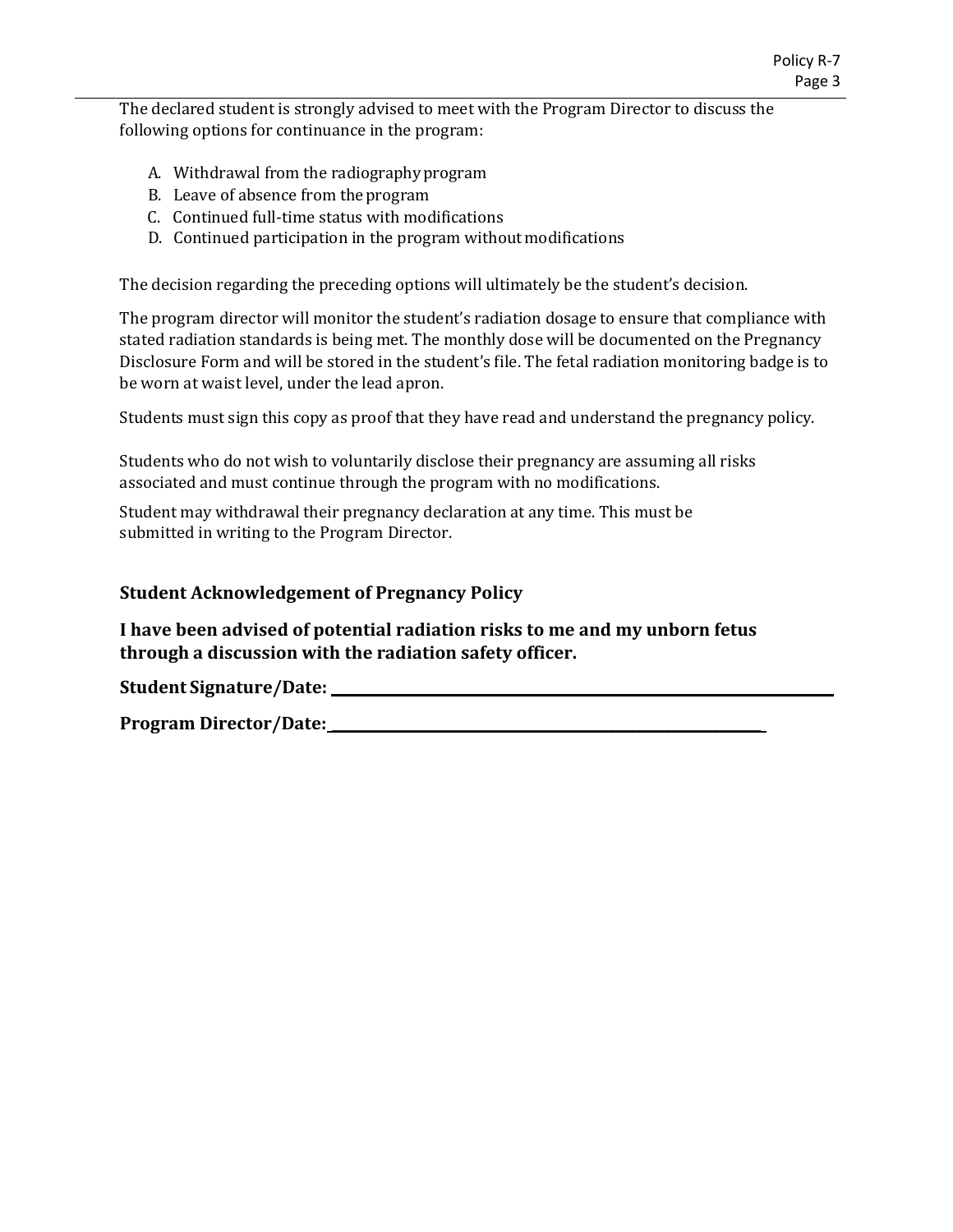

Indiana University South Bend

Radiography and Medical Imaging Program

Pregnancy Declaration Form

Full Name:

Clinical Site:

Estimated Delivery date:

In accordance with the NRC's regulations at 10CFR20.1208, "Dose to an Embryo/Fetus," I am declaring that I am pregnant. I understand the radiation dose to my embryo/fetus during my entire pregnancy will not be allowed to exceed 500 mrem (5 mSv) (unless that dose has already been exceeded between the time of conception and submitting this form). I also understand that meeting the lower dose limit may require a change in clinical rotations during mypregnancy.

Due Date:

Signature: Signature:

Date:

| <b>Badge Date</b> | mRem (fetal badge) | mRem (collar badge) | Comments | Initials |
|-------------------|--------------------|---------------------|----------|----------|
|                   |                    |                     |          |          |
|                   |                    |                     |          |          |
|                   |                    |                     |          |          |
|                   |                    |                     |          |          |
|                   |                    |                     |          |          |
|                   |                    |                     |          |          |
|                   |                    |                     |          |          |
|                   |                    |                     |          |          |
|                   |                    |                     |          |          |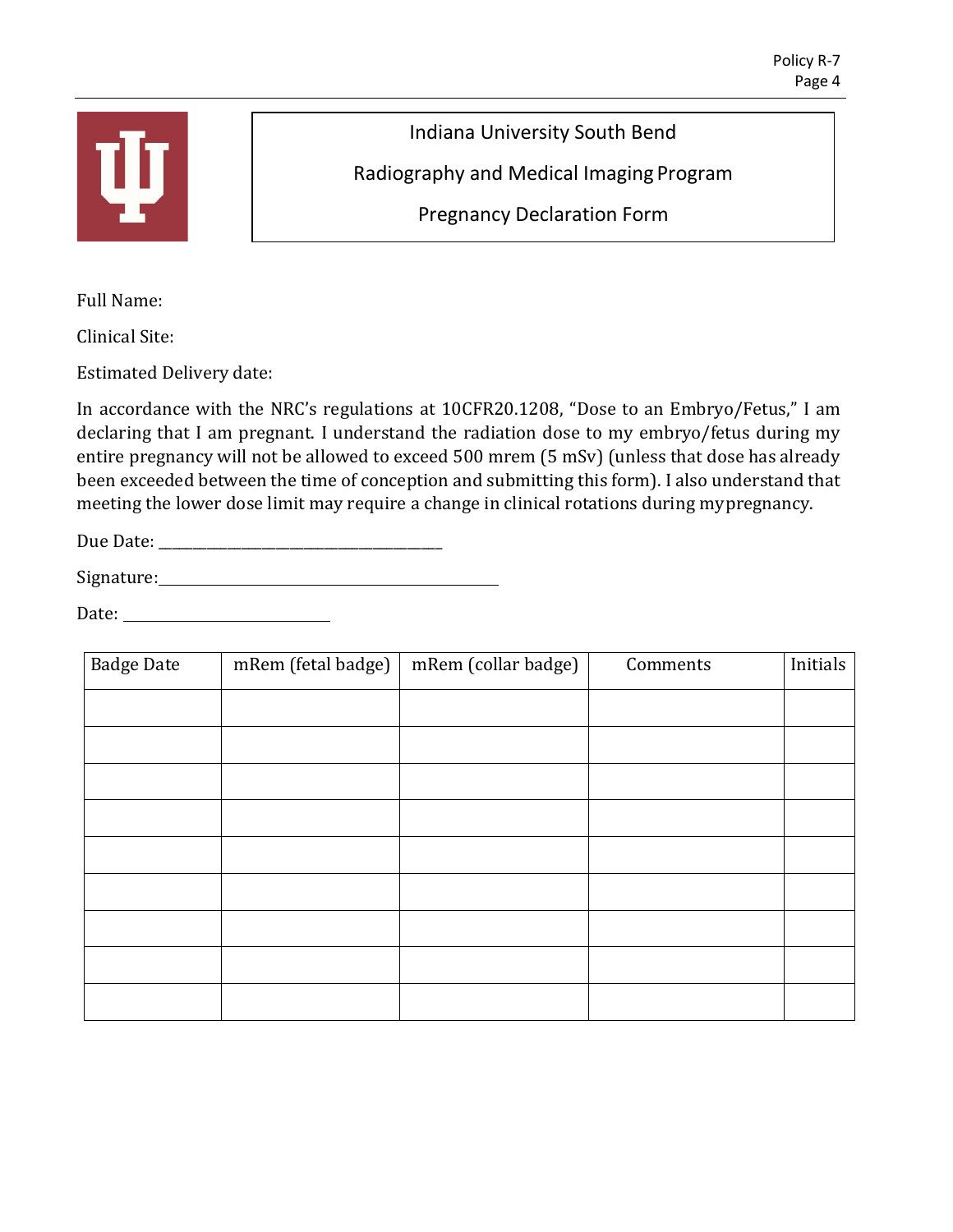Please circle the following option if you are voluntarily declaring your pregnancy:

- A. Withdrawal from the radiographyprogram
- B. Leave of absence from theprogram
- C. Continued full-time status with modifications
- D. Continued participation in the program without modifications

I understand that the above information is accurate to the best of my knowledge. I understand that I can revoke my declaration at any time.

Student signature/date:

Program Director/date: